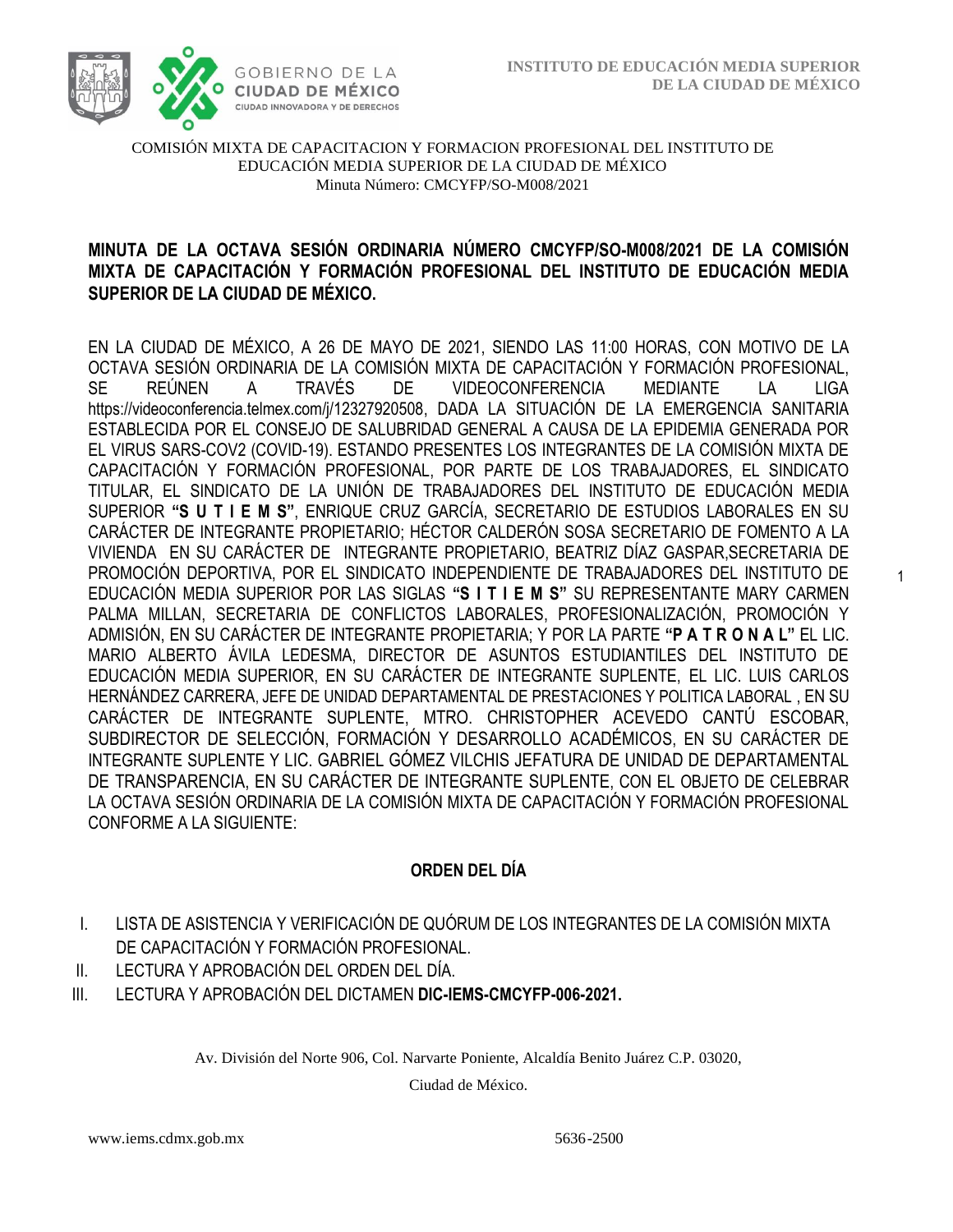

#### COMISIÓN MIXTA DE CAPACITACION Y FORMACION PROFESIONAL DEL INSTITUTO DE EDUCACIÓN MEDIA SUPERIOR DE LA CIUDAD DE MÉXICO Minuta Número: CMCYFP/SO-M008/2021

MIXTA DE CAPACITACIÓN Y FORMACIÓN PROFESIONAL. IV. SE PROPONE FECHA PARA LA CELEBRACIÓN DE LA NOVENA SESIÓN ORDINARIA DE LA COMISIÓN

# **M I N U T A**

**PRIMERO. -** DE ACUERDO CON LA LISTA DE ASISTENCIA DE LOS INTEGRANTES DE LA COMISIÓN, EXISTE QUÓRUM LEGAL VÁLIDO PARA LLEVAR A CABO OCTAVA SESIÓN ORDINARIA DE LA COMISIÓN MIXTA DE CAPACITACIÓN Y FORMACIÓN PROFESIONAL.

**SEGUNDO. -** PREVIA LECTURA SE APRUEBA EL ORDEN DEL DÍA PROPUESTO POR LOS INTEGRANTES.

**TERCERO. –** SE ACUERDA FECHA PARA LA CELEBRACIÓN DE LA NOVENA SESIÓN ORDINARIA DE LA COMISIÓN MIXTA DE CAPACITACIÓN Y FORMACIÓN PROFESIONAL EL 9 DE JUNIO DE 2021, A LAS 11:00 HRS. SE ENVIARÁ MEDIANTE CORREO ELECTRÓNICO LA LIGA DE LA VIDEOCONFERENCIA A LOS INTEGRANTES, PREVIO A LA SESIÓN RESPECTIVA.

**CUARTO. -** LOS ACUERDOS TOMADOS EN LA PRESENTE SESIÓN, SON VÁLIDOS Y SURTIRÁN SUS EFECTOS LEGALES Y JURÍDICOS EN TÉRMINOS DE LO DISPUESTO POR EL NUMERAL TERCERO. PÁRRAFO SÉPTIMO Y OCTAVO DEL "ACUERDO POR EL QUE SE AUTORIZA EL USO DE MEDIOS REMOTOS TECNOLÓGICOS DE COMUNICACIÓN COMO MEDIOS OFICIALES PARA CONTINUAR CON LAS SESIONES DE LOS ÓRGANOS COLEGIADOS EN LA DEPENDENCIA, ÓRGANOS DESCONCENTRADOS, ENTIDADES DE LA ADMINISTRACIÓN PÚBLICA Y ALCALDÍAS DE LA CIUDAD DE MÉXICO, CON MOTIVO DE LA EMERGENCIA SANITARIA POR CAUSAS DE FUERZA MAYOR DEL CONSEJO DE SALUD DE LA CIUDAD DE MÉXICO", PUBLICADO EN LA GACETA OFICIAL DE LA CIUDAD DE MÉXICO EL 06 DE ABRIL DE 2020.

**QUINTO. -** AGOTADOS EN SU TOTALIDAD LOS ASUNTOS DEL ORDEN DEL DÍA, LOS INTEGRANTES DE LA COMISIÓN EXPRESARON SU CONSENTIMIENTO SIN MEDIAR ALGÚN VICIO DE LA VOLUNTAD, RESPECTO DE LA MINUTA EMITIDA. LA QUE SURTIRÁ EFECTOS LEGALES A PARTIR DE SU PUBLICACIÓN EN LA PÁGINA OFICIAL DEL INSTITUTO DE CONFORMIDAD CON EL NUMERAL CUARTO LA PRESENTE MINUTA, Y LAS FIRMAS AUTÓGRAFAS DE LOS QUE EN EL INTERVINIERON SE ASENTARÁN UNA VEZ TERMINADA LA EMERGENCIA SANITARIA.

**ESTE DOCUMENTO SE FIRMA SIENDO LAS 12: 45 HORAS DEL 26 DE MAYO DE 2021-------------------------------- ---------------------------------------------------------------------------------------------------------------------------------------------------------**

Av. División del Norte 906, Col. Narvarte Poniente, Alcaldía Benito Juárez C.P. 03020,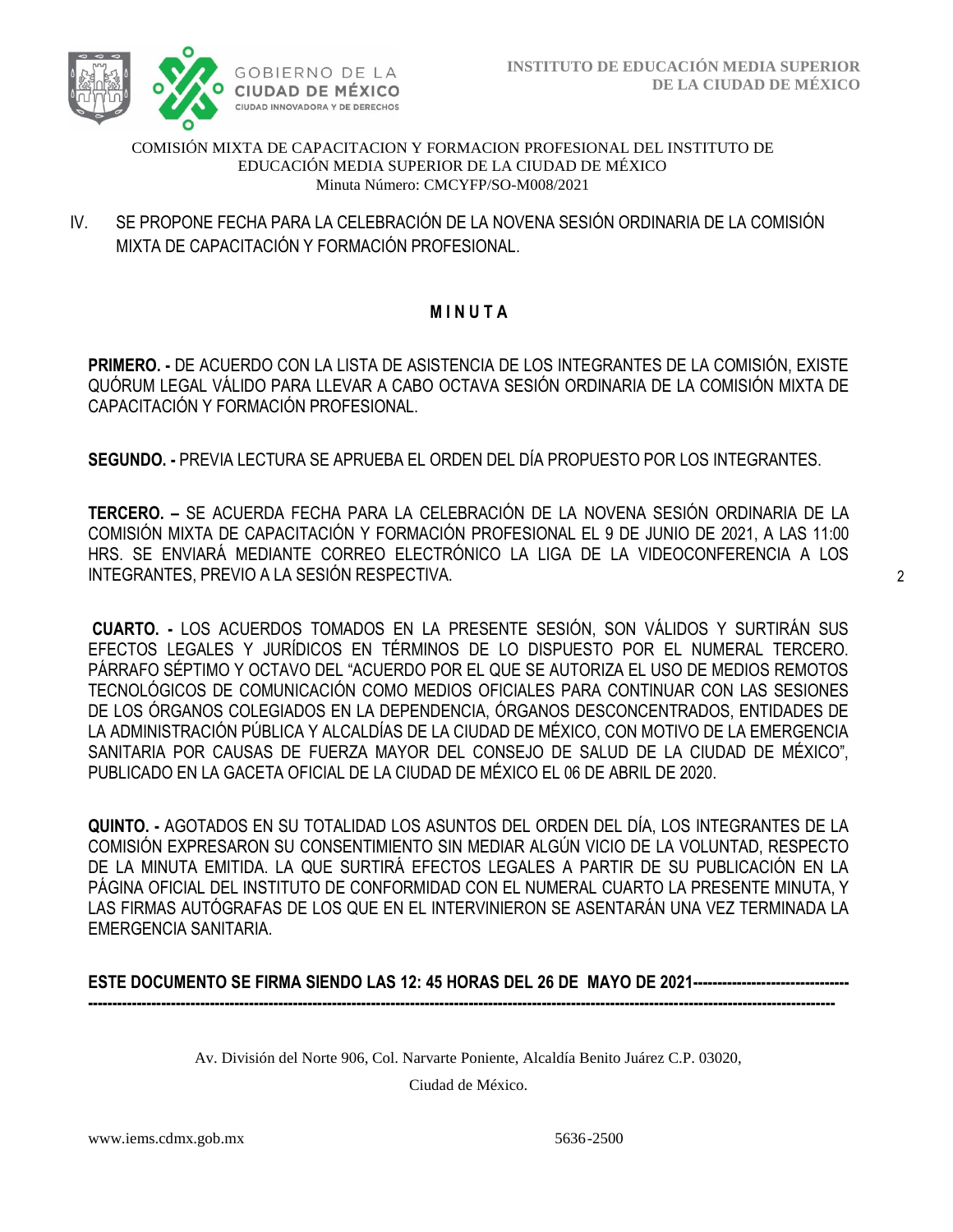

#### COMISIÓN MIXTA DE CAPACITACION Y FORMACION PROFESIONAL DEL INSTITUTO DE EDUCACIÓN MEDIA SUPERIOR DE LA CIUDAD DE MÉXICO Minuta Número: CMCYFP/SO-M008/2021

# **FIRMAN LAS PARTES**

# **POR PARTE DE LOS TRABAJADORES DEL IEMS**

#### **BEATRIZ DÍAZ GASPAR**

#### **MARY CARMEN PALMA MILLÁN**

INTEGRANTE PROPIETARIA SECRETARIA DE PROMOCIÓN DEPORTIVA DEL SINDICATO DE LA UNIÓN DE TRABAJADORES DEL INSTITUTO DE EDUCACIÓN MEDIA SUPERIOR (SUTIEMS)

INTEGRANTE PROPIETARIA SECRETARIA DE CONFLICTOS LABORALES, PROFESIONALIZACIÓN, PROMOCIÓN Y ADMISIÓN DEL SINDICATO INDEPENDIENTE DE TRABAJADORES DEL INSTITUTO DE EDUCACIÓN MEDIA SUPERIOR (SITIEMS)

**HÉCTOR CALDERÓN SOSA ENRIQUE CRUZ GARCÍA** 

INTEGRANTE PROPIETARIO SECRETARIA DE FOMENTO A LA VIVIENDA DEL SINDICATO DE LA UNIÓN DE TRABAJADORES DEL INSTITUTO DE EDUCACIÓN MEDIA SUPERIOR (SUTIEMS)

INTEGRANTE PROPIETARIO SECRETARIO DE ESTUDIOS LABORALES DEL SINDICATO DE LA UNIÓN DE TRABAJADORES DEL INSTITUTO DE EDUCACIÓN MEDIA SUPERIOR (SUTIEMS)

Av. División del Norte 906, Col. Narvarte Poniente, Alcaldía Benito Juárez C.P. 03020,